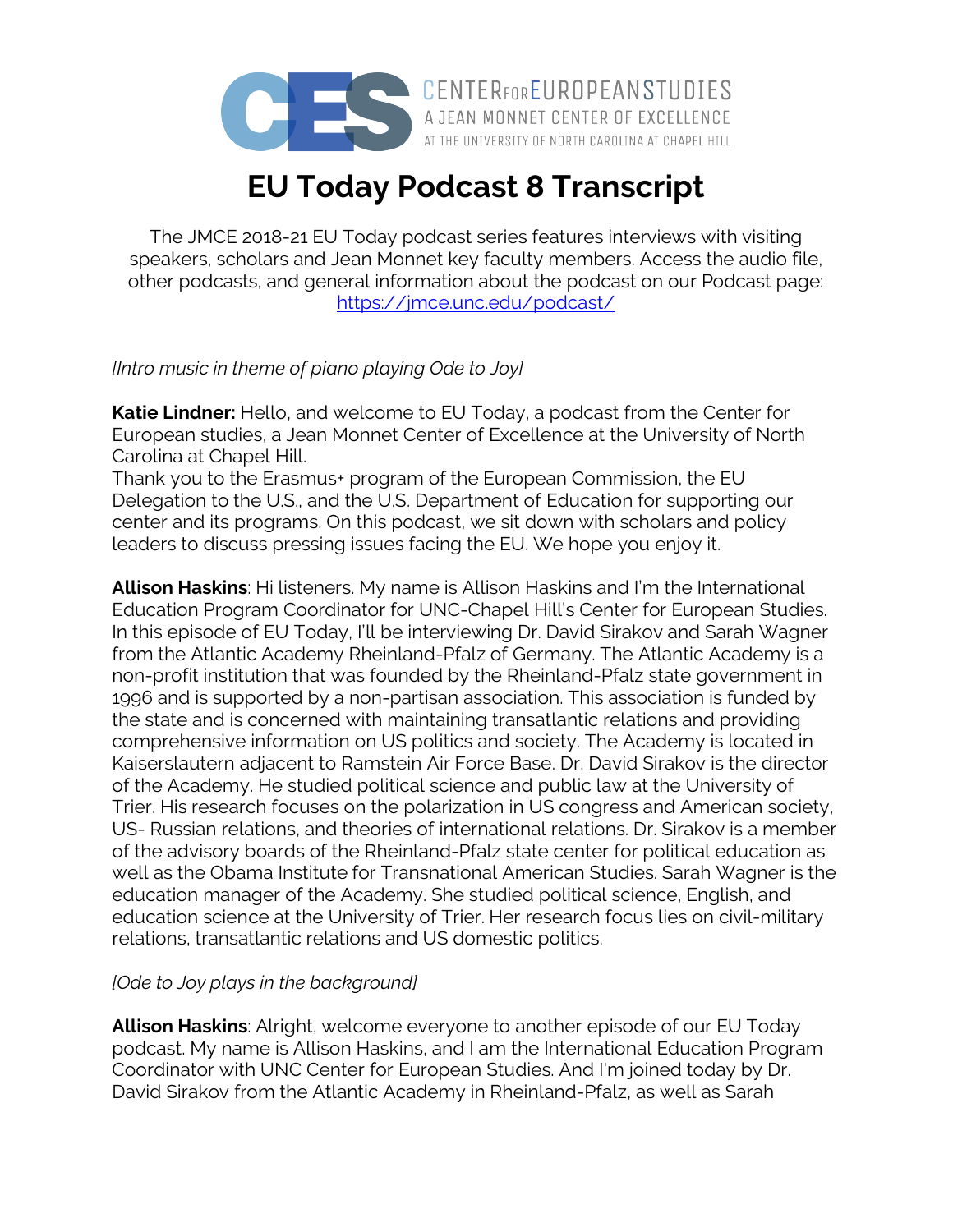

Wagner. David is the director and Sarah is the education manager at the Academy. Thank you guys very much for joining us today. I guess I'll go ahead and kick things off and ask you to explain to us a little bit about your work with the Atlantic Academy.

**David Sirakov**: Yeah, thank you. First of all, thank you for having me and having us on your program. The Atlantic Academy, we're a non-profit institution which was founded in 1996, the middle of the '90s, as a reaction to the end of the Cold War and the changing circumstances in world politics. The Atlantic Academy was founded by the state of Rhineland-Pfalz. We are a state and privately funded nonpartisan organization. And the main goal is to foster transatlantic relations by educating the public about US-American politics and society. Our work rests, first and foremost, on three pillars. It's encounter, education, and expertise.

**Allison Haskins**: Very interesting. As you were saying, that you educate a lot on US-American politics. Can you talk a little bit about the region that the Academy is located in and maybe your special constituents that you have there?

**Sarah Wagner**: Yeah, maybe if I may jump in here real quick because I could already elaborate a little bit on the pillars that David mentioned because it fits in really nicely. So the first one is "encounters," and the goal here is really to bring Germans and Americans together to have them engage in critical discussions. Be it on you know policy issues or cultural things, everything that is of interest to both parties. It's really natural for us to do that because here in Rheinland-Pfalz, we have over 50,000 Americans actually that are living here. A big segment of those is here as active duty troops with the military, with the armed forces. We have big areas— We have Ramstein Air Base, which I'm sure a lot of people are familiar with. We have Spangdahlem Air Base, we have Baumholder, we have a mix of air force and army. So one of the pillars, "encounters," really aims to bring those service members as well as their families as well as civilian employees together in a variety of events. Here we have actually a very specific program. It's called "Welcome to Rheinland-Pfalz." If you're interested in it, feel free to check it out online. And here, really, the idea is to support local German communities by helping them integrate Americans into German life, right—support them in terms of informing them about events, language questions, questions about German recycling. Also invite them maybe to join hikes, these kind of things. So "encounters," it's not just, hey, let's talk together about drone policy, but it's also about hey, let's get to know each other. Let's talk about transatlantic relations. And make sure that you have an amicable time being stationed here in Germany. And then just to briefly wrap up, before I hand it back over to David. "Education," obviously, is our programs where we have lectures, seminars, policy discussions, panel discussions, exhibits. Whatever you can think of that tackles questions of US society, history, and culture. So these are events all over the States right now. First and foremost in a digital format. And then last but not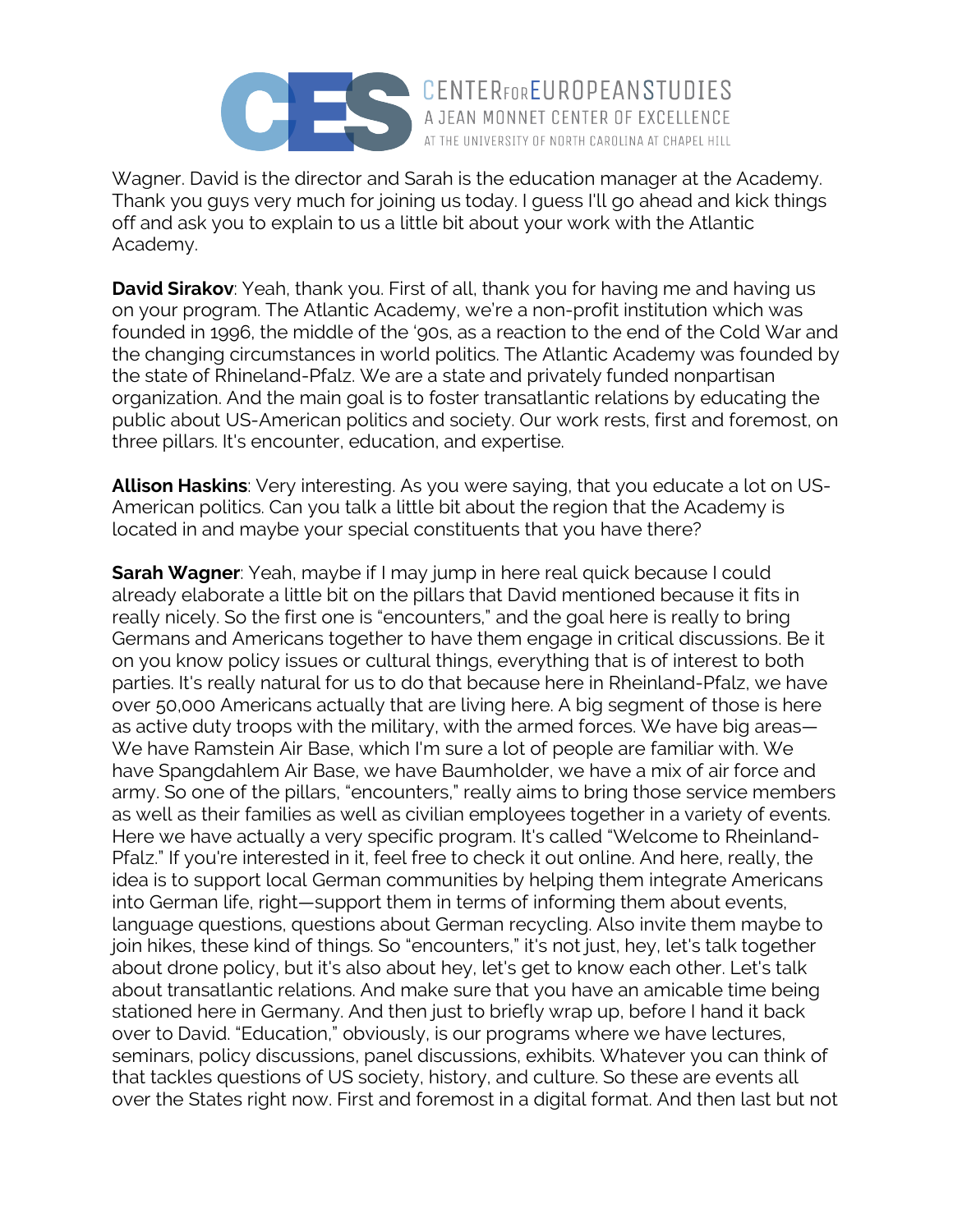

least, "expertise," just means that we talk to the media or we help the local state government when there are questions about US politics. If they need advice or expertise, then we're here to answer their questions.

**David Sirakov**: Yeah. When we look at our program, we're very fortunate to be recognized by the federal agency, the German Federal Agency for Civic Education. And this means that our institute and our program has been checked by the agencies for a quality purpose and found to be worthy of funding. And I think it's like a seal of quality, so to speak, for educational events. As a matter of fact, we are the only recognized institution that deals exclusively with the transatlantic relations.

**Allison Haskins**: Very interesting. So as the only one that deals with transatlantic relations, do you have any other partners you deal with that also deal with maybe European-American? Because that's also transatlantic, right, but maybe specifically European issues or German issues that you work with in the region?

**Sarah Wagner**: Yeah, absolutely. We have a wide variety of corporation partners, so schools, for example. Other think tanks, civic education institutions, German-American spaces, really a broad range of partner institutions. And we really make an effort to seek out these bridge-building topics when it comes to transatlantic relations. So it's not just Germany and the US, but that will also take a closer look at the European Union. And what is happening here and how transatlantic relations are undergoing changes—not just under the recent administration, but overall. And a lot of our cooperation partners really focus on these EU-centric topics. So right now, for example, we are planning some digital seminars that deal with NATO, or the role of Turkey, or the role of the United Nations, for example. We are trying to look at all these different institutions, and how transatlantic relations are influenced by them or challenged by them, these kind of things.

**Allison Haskins**: Very interesting. And maybe building off of that—In the past few years, or maybe you know maybe the past one or two years, what are the topics that have been coming up a lot that you find people are wanting you to educate on or you feel like you really need to reach out to the community about?

**David Sirakov**: When it comes to programs, I would say we focus on current and recurring topics in US politics and society. And the last couple of years, of course when we talk about this year, of course, our program includes dealing with the corona pandemic, or the question of systemic racism and Black Lives Matter of protest, but also the ongoing primary elections and the upcoming presidential and congressional elections. And of course, in addition to those heavy political issues, we always dedicate ourselves to the US culture and the country. So for instance, we offer lectures on national parks, or organize art exhibit exhibitions with the US military schools here in this region.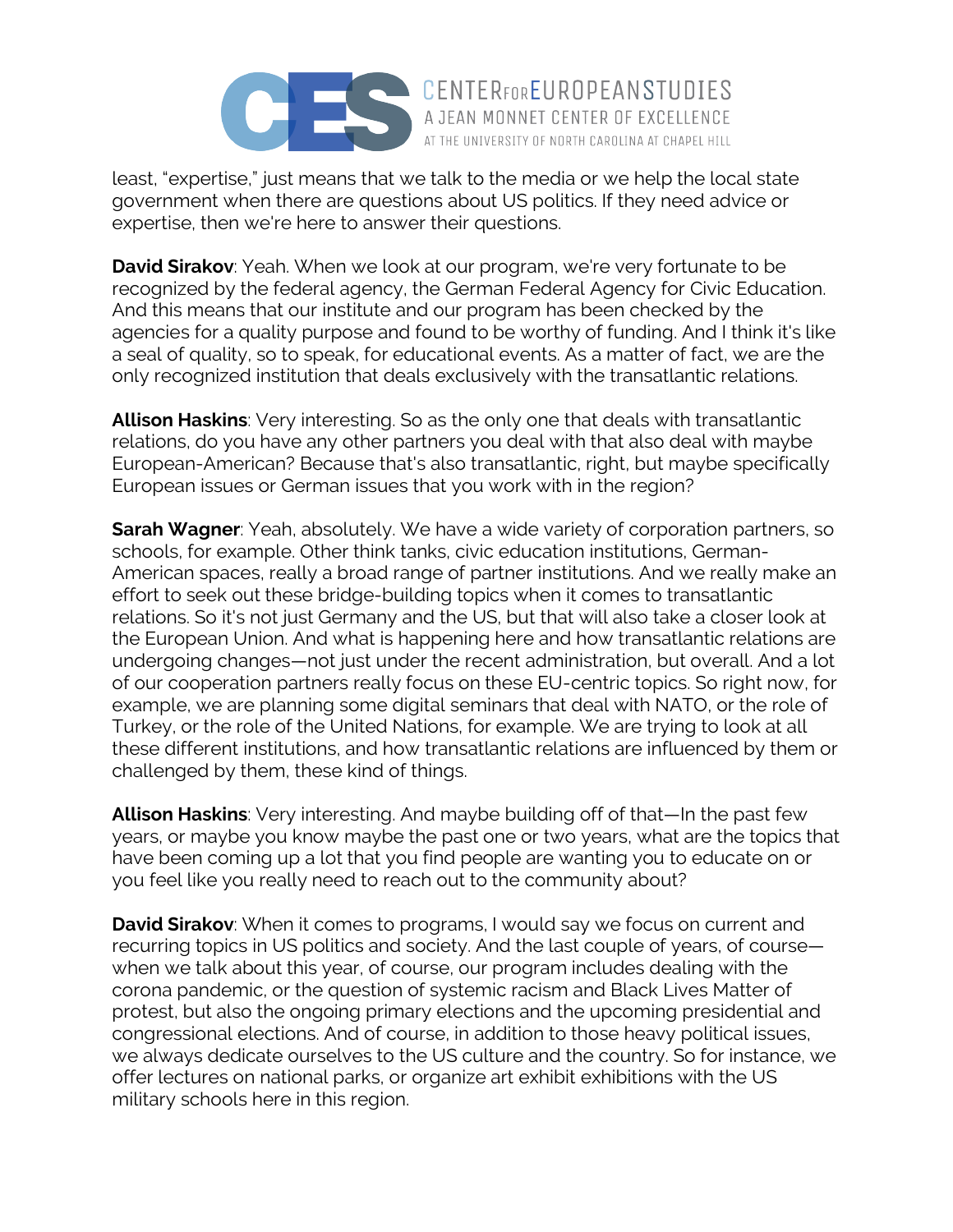

**Allison Haskins**: Very interesting.

**Sarah Wagner**: Yeah, I think it also really depends. Sometimes certain topics really spark a big discussion or debate within Germany, right. So, for example, a few years back, and this also ties into your EU question, TTIP—right, sort of this idea for a transatlantic trade partnership. Was just covered everywhere in the news, and there was lots of misinformation surrounding it. There was just a high demand—people wanted to talk about it and discuss it. So that was very successful for our programming, because we could invite experts to talk about the trade deal. We invited proponents and opponents of the trade deal to have a debate on stage to talk about the benefits for the EU, potential disadvantages. So we're really trying, also to keep an eye on what are people concerned with, what are they maybe afraid of. And also where there's a lot of misinformation surrounding a specific topic. And especially in the EU context, I'd say TTIP was a big topic that influenced our programming.

**Allison Haskins**: For sure. And so in terms of when you do your programming, do your attendees—right, the guests thst come to your events—is it always kind of the same group or do you tailor some to the younger crowd, to the older crowd? Do you tailor some events to maybe the local Germans and then some to military community? How do you go about that?

**David Sirakov**: Yeah, it depends on the program and it depends, of course, on the location. Now we are online, and we have online seminars, so we can address a lot of people with different background. But, of course we have programs for younger people, for students and schools, or in universities. We have recurring programs like the Atlantic Forums, together with the political science section or department at the Technical University in Kaiserslautern, where we deal with political and economic issues in the transatlantic relations or in the US domestic sphere. So it really depends on the program and of course the location.

**Sarah Wagner**: Absolutely. And again, it's all about knowing your audience, the different age groups. We are making an effort to expand our audience, so that it's not just people who are already very familiar with these topics, who have a higher maybe educational background. And who sort of naturally gravitate to these types of events. And who are very often also have a very positive attitude concerning the United States. So really trying to reach new audiences, go more into schools, talk to younger people about the image they have—sort of this idea of creating new transatlantic narratives, engaging in discussions and also being very open. So, our events are not sort of advertisements for the United States. The idea is really to bring people together with opposing viewpoints, or expose them to different viewpoints, and then take it from there.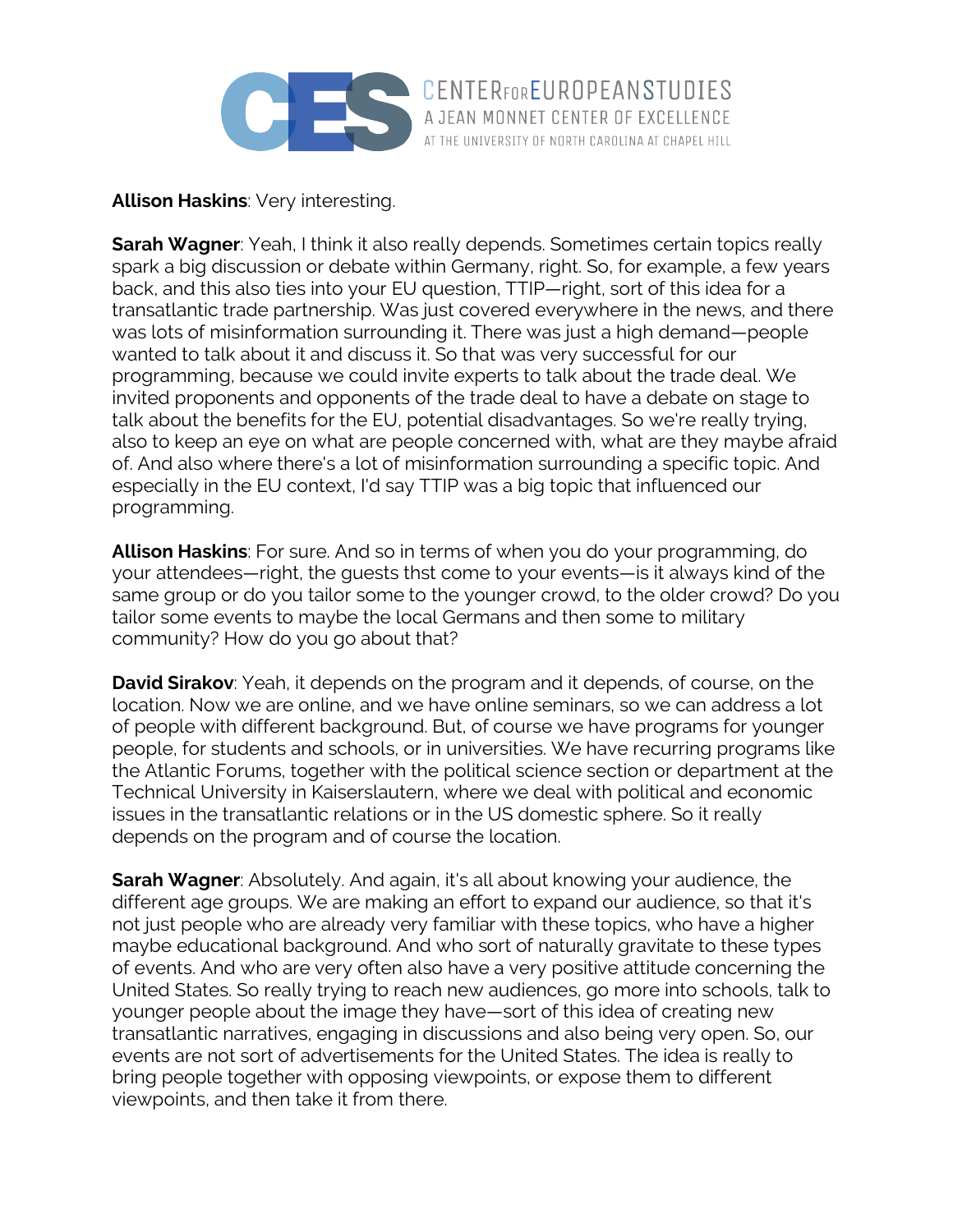

**David Sirakov**: Yeah, I think little has changed over the decades. Many, many Europeans and especially Germans see the United States as a longed-for site, *ein sehnsuchtsort*. And they still see the United States as the land of opportunity and they want to visit the national parks, cities like New York, Boston, San Francisco, you name it. And they love US sports movies and TV shows—Netflix and Amazon Prime and all that stuff. I think that this is connected with a deeper interest in US politics and society. And to be honest, the interest in US politics has increased enormously with the election of Donald Trump. The motivation might be different, but the bottom line is that people want to know why Trump was elected. What drives his voters, what drives the United States as a country, where the United States will be heading socially, economically, politically. And what does that mean for Europe, and especially for Germany. And all these questions are questions asked by our participants.

**Sarah Wagner**: Exactly, and especially in this context and also sort of with the new administration. I mean, some of the demands, you know, that they formulate regarding our defense policy, for example, are not new. The tone with which they are being asked is new. But at the same time, it forces our attendees, or Europeans, to reflect more on their own systems of defense, on their own defense spending. So, that is also a new challenge, but I think that we do embrace—that it's not just that we're talking about what is the United States doing and these kinds of things, but also really talk about what does it mean for the European Union, what does it mean for Germany? What does it say about our defense spending? Are we required to step up more? Things like that. So to really make sure that also people reflect on their own country, on their own political systems when they compare to United States.

**Allison Haskins:** Certainly. So maybe shifting gears a bit to talk a little bit about politics, because you guys have set that up really well. You talked a lot about how the interest in the US has grown after the election of Donald Trump. But, and it might be a bit too early to tell, because these are fairly recent phenomena. But with COVID, with the coronavirus and the recent protests in the US, Have you been noticing any shifts in interest in the US or shifts in opinions?

#### **David Sirakov**: You want to start?

**Sarah Wagner**: Of course, and that is a very good question, I think. And this just pains my heart as a political scientist, but this is more anecdotal, I'd say, and sort of what we can gather from the events and from social media. I think it's not necessarily the opinion has changed. But there's more worry amongst Europeans and Germans when looking at specific developments. So, especially if we look at COVID-19 and how the pandemic has been handled, or has not been handled, to be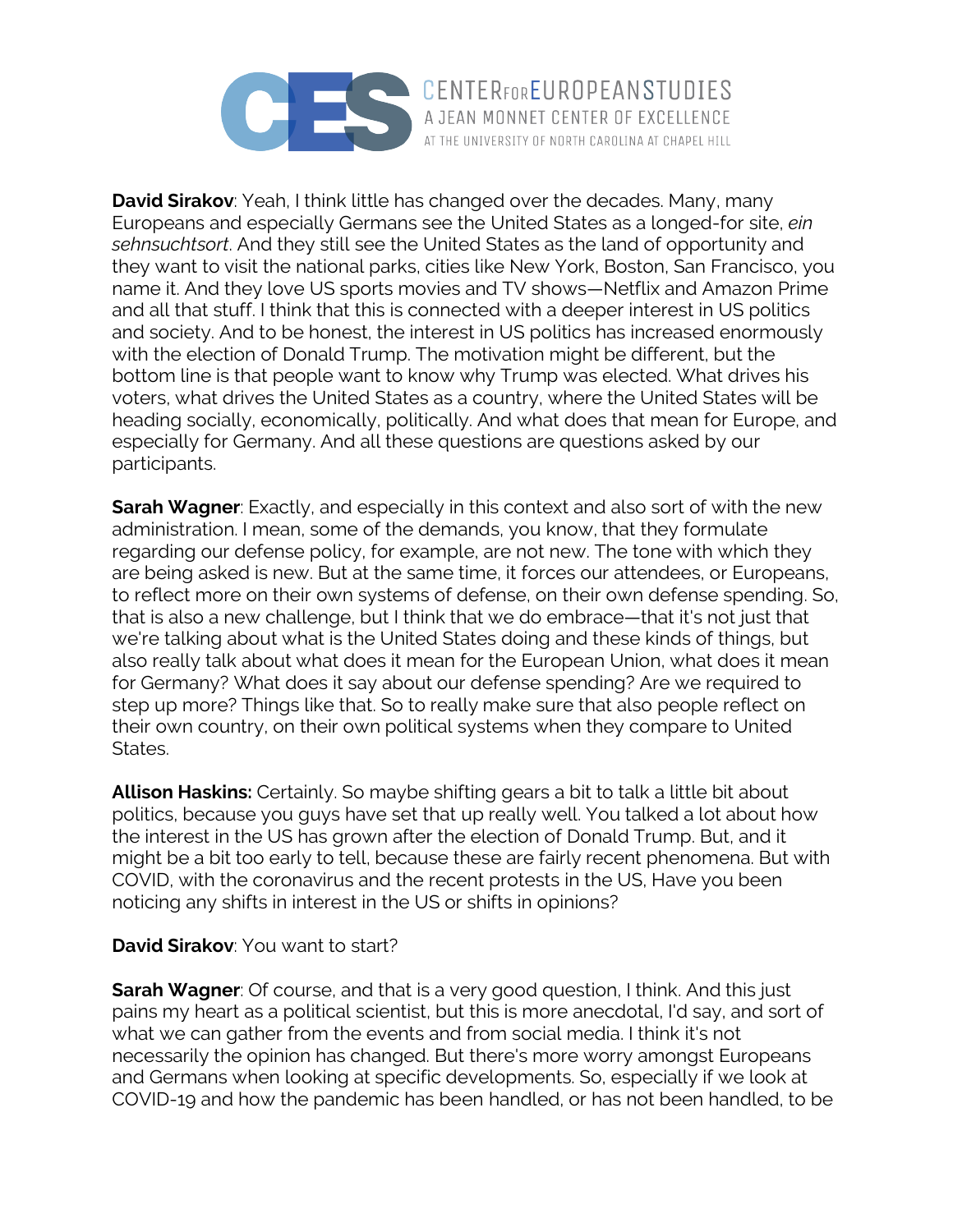

quite frank. We have the new developments where it looks like Americans will not be able to enter the European Union because of that fact, along with visitors from countries like Brazil or Russia. So to see this development in a country where people will not have expected that, or maybe would have expected in light of the current administration, but I think that concerns a lot of people. And they are worried, and especially looking ahead to the election. I'm wondering what another four years of the administration might mean, especially for transatlantic relations which really have been strained by the past four years in this context.

**David Sirakov**: Yeah, it's challenging at the moment. And so as I said before, we are in a lucky position that we try to explain US foreign security policy, domestic politics. In a time when a lot of people want to hear that. And this has absolutely something to do with Donald Trump. But on the other hand, it has some very, very remarkable consequences for the US and in world politics. And yeah, so it's a mixed feeling.

**Allison Haskins**: Yeah, certainly. Speaking of mixed feelings about things—Maybe going to another political topic that's also been in the news over here and I'm certain over in Europe as well. There's been talked about, and there's been talk about this for a long time, right—but there's been recent talks about removing some US troops from Germany. If I'm not mistaken, the area around Ramstein is the biggest American installation in Europe, correct? And so what does that mean for your work? How do you guys see this possible withdrawal? And then, you know, how do you see—maybe in a bigger picture—the US military relations have been over there in the past, and what that looks like in the future?

**Sarah Wagner**: I'll let David take the lead on this one because speaking about one of our pillars, "expertise," that for sure is a hot topic right now. And there's a lot of media requests coming in, and sort of mixed feelings on the German side, but I'll let David elaborate.

**David Sirakov**: I think what when we talk about reduction of troops, we first of all have to talk about US military presence in Germany. And of course in the Rheinland-Pfalz—in our state home state. And I think we talk about separate dimensions. The first dimension is absolutely a symbolic aspect that we see German American coexistence over more than 70 years now. And when we talk about the regions in Rheinland-Palatinate where US troops are stationed, we can clearly say the Americans are an integral part of this federal state. And this is a symbol, as such, but then there is of course the economic mentioned—the economic factor for Germany, and for Rheinland-Pfalz, Rheinland Palatinate, cannot be underestimated. The US facilities, so the bases and all that, are predominantly located in regions where the economic strength is limited. And this is true for the kinds of Kaiserslautern region. And this is true for Baumholder, for Spangdahlem. For example, as an employer, the Kaiserslautern military community—So the largest military community outside the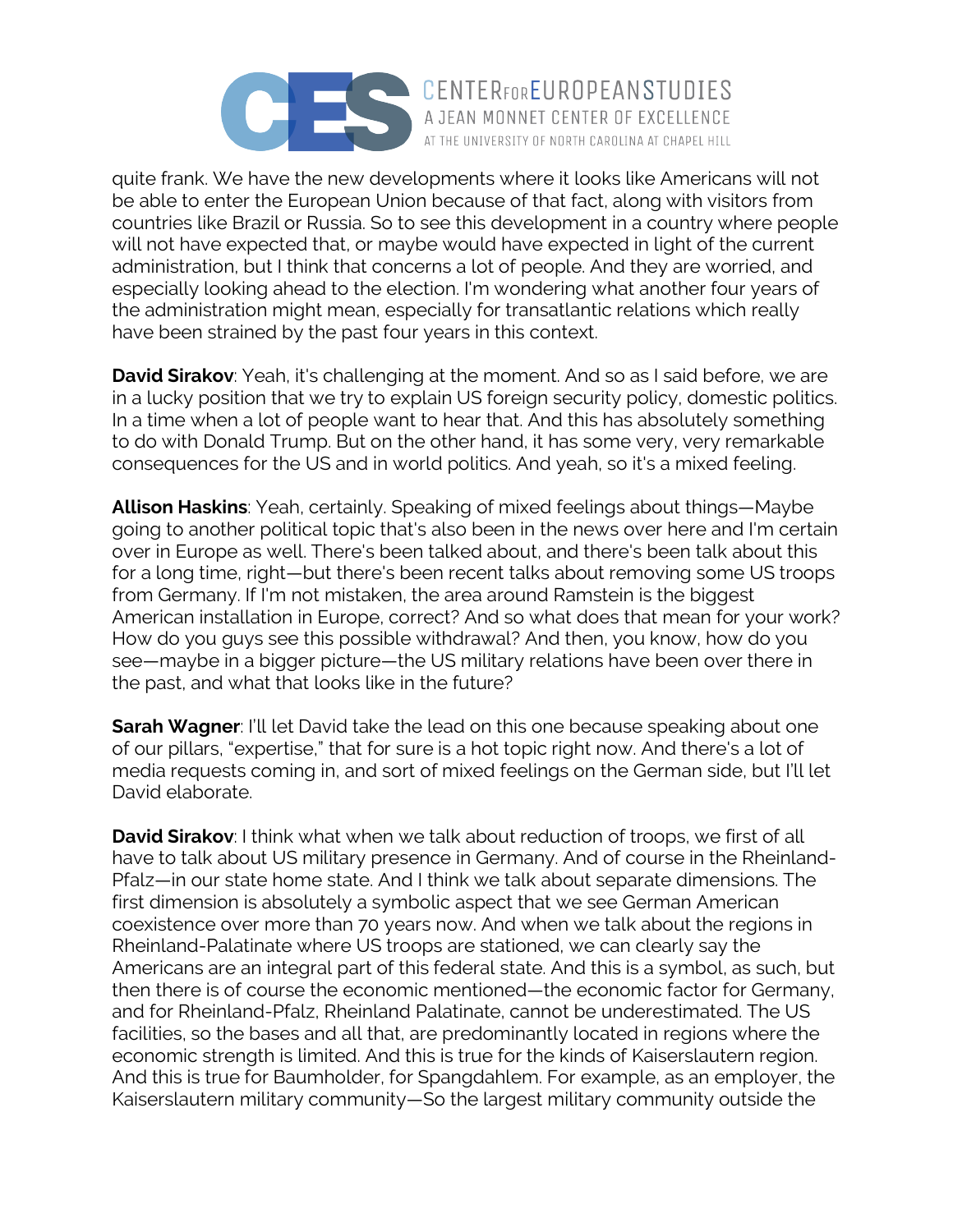

## CENTERFOREUROPEANSTUDIES AT THE UNIVERSITY OF NORTH CAROLINA AT CHAPEL HILL

US with 50,000 people—Americans—there, had more than 6,000 host nation employees in 2015. And now it's maybe 6–5,800 or something like that. There are, when we take a look at Germany as whole, there are approximately 14,000 host nation employees. And you can imagine that the purchasing power of Americans make a few sides of contribution to the local economies in those places. The Americans shop in the supermarkets. They eat at restaurants. They rent apartments and houses. The military awards construction service contracts and all these things have an economic effect of about three to 3.5 billion US dollars annually. And this is something for those regions. And a third, probably most significant, dimension can be seen or found in the security policy—I would say security policy self-image of the United States. When you take a look at a nation that tries to represent its own interests globally as a world power, then you get an idea that such a nation or the United States depends on the global network of military bases. And Germany offers special conditions for this. On one hand, the United States, they have bases that have been developed and continuously modernized and expanded over the last 70 years. These facilities are ideal for the branches, so the army and the air force. And on the other hand, Germany is a politically stable, safe, friendly host nation. And therefore you find here in Germany, not only the European commands of the army and air force, but also the respective Africa commands of the army and air force. And I think these are factors for the US military which are very, very important. It's all about readiness. And I think with a partial withdrawal of US troops, we will see economic, social—and we will see security policy consequences. And when we talk about security policy, and the White House decides to relocate troops, from my perspective, it will weaken the readiness and it will cost both time and money.

**Allison Haskins**: Yeah. From maybe from the local perspective, is there concern just within the Kaiserslautern community about this? Are people—is there an unified opinion on this, or are people you know on either side of the fence about troops leaving? You'd mentioned that it's a huge economic boon for the region, so surely people have opinions on this.

**Sarah Wagner**: I think what we can see for sure is that opinion is a bit divided. So of course military presence comes with a lot of perks. If we look at, you know, the economic situation, where David has mentioned. But if we look closer, of course, there are also some complaints. But usually comes along with a military installation, you know, disregarding what nationality it is. So there, there are some Germans say now there's no need for the US presence here in Germany for—a lot of times, because they have a different threat perception. So they don't regard Russia as a threat in this case, and they feel very secure. They don't understand why do we need this military presence. And then we have more concrete examples. If we look at specific airbase installations, where we talk about obviously noise complaints. It's a huge issue if they have training flights and all of that. And the other aspect is environmental issues. So there have been some issues regarding drinking water and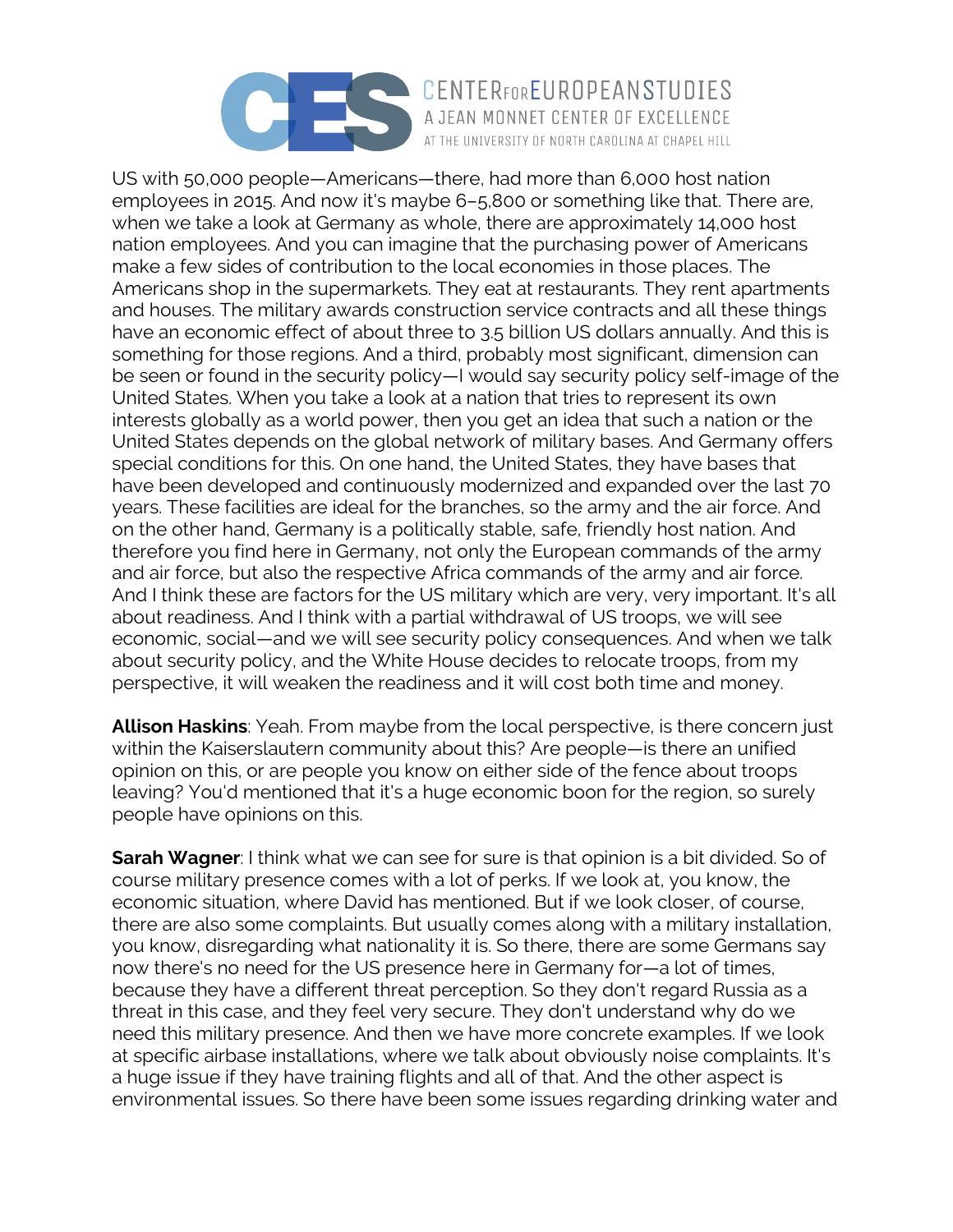

things like that, sort of pollution that is due to this military presence. So there are some local issues that are definitely hotly debated. And we oftentimes see that. So, for example, now David is getting these interviews about the potential troop reduction, and then we see in social media the responses to it. So yes, people on the one hand are concerned and say, "Jobs, the livelihood of this region depends on it." But there are also voices, for sure, who argue in favor of a troop reduction.

**Allison Haskins**: Interesting. So there's a lot going on in your region right now. I guess, is a way to sum it up.

**Sarah Wagner**: Yes, but I mean to also put it in perspective, into sort of larger transatlantic relations, however you want to phrase it—This also wouldn't be the first drawdown. So throughout administrations in the past, this has happened before. I mean, we've had a huge military presence here still after the end of the Cold War that has continuously been downgraded so there's also experience here. If we look at local governments about how to lead this effort of conversion, about what to do in case troops do leave. But at the same time—So for the state of Rheinland-Pfalz, for example, the prime minister here has already made the case, or sort of argued, then we might need financial assistance from the federal government to sort of cushion the blow a little bit before there would be a phase of conversion.

**Allison Haskins**: Yeah. All very interesting points. And we'll just have to see what happens, right?

**Sarah Wagner**: Exactly. Wait and see.

**Allison Haskins**: Yeah.

**David Sirakov**: Yeah, maybe we learn today which units or which bases are on the list. Because as far as I know, is that Secretary of Defense Esper will tell the President what's the plan in the Pentagon.

**Allison Haskins**: Very interesting. So this is a very timely day to be recording this podcast. Maybe as a final wrap-up question—We've talked a lot about these things happening in US–Europe, US–German, transatlantic relations. How do you see your work in the future? How do you see you know your institute growing with these different relations? Because I guess people could argue that, you know, the region you're in and the US has always been tied together. How do you see that going forward in the future and how your work will fit into that?

**David Sirakov**: I think talking about and discussing democracy and democratic institutions, and their role in our state and our political systems, will be much more important than it already is at the moment. And I think that maybe some topics will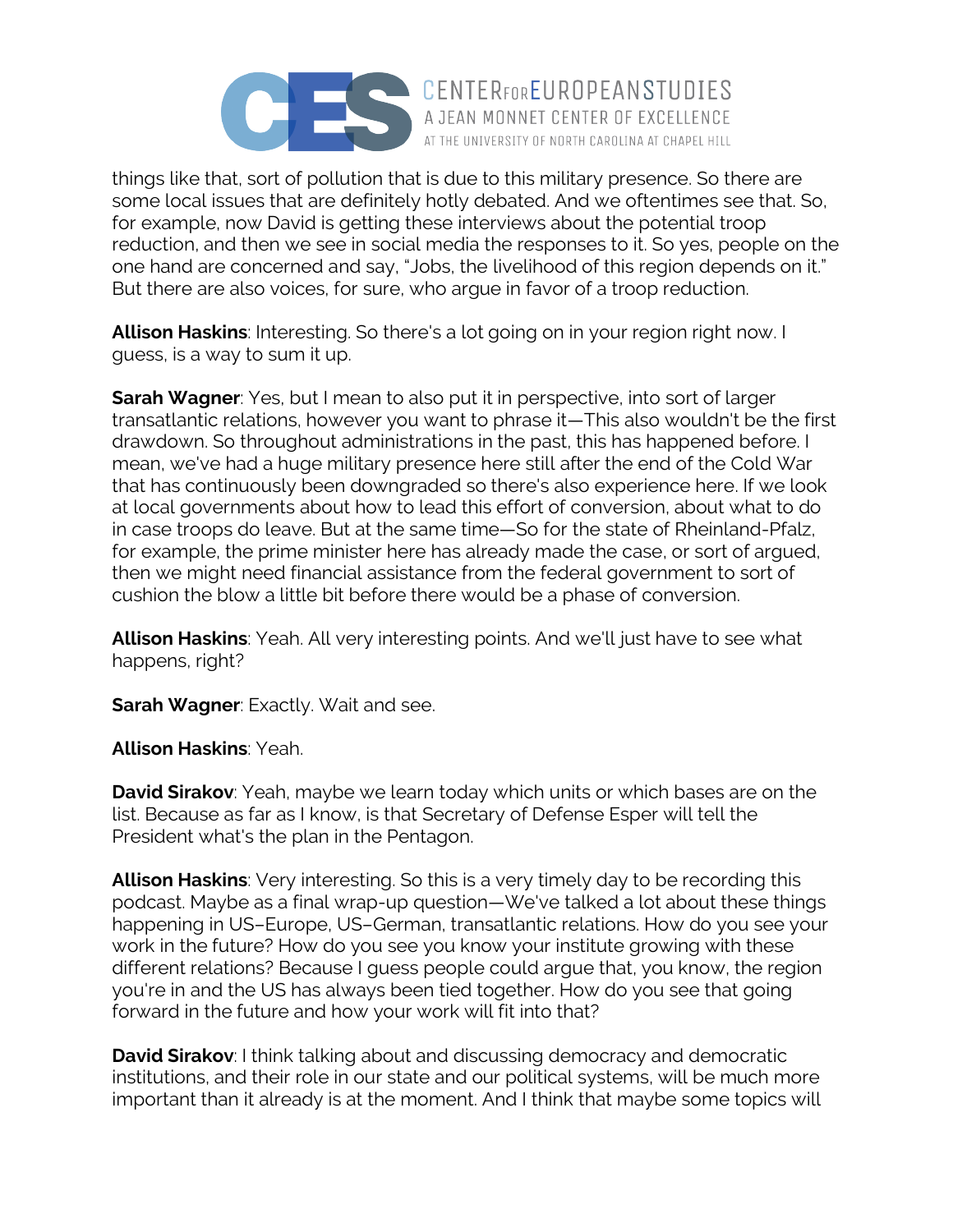

change. But overall, I think we over the years, and maybe decades, we talk about the same challenges for our systems. And I think this will be true for the next five to 10 years. Maybe the things we see may be different. But I think the underlying conditions, these are things we should discuss, and we should think about. And it means democracy, institutions, good governance. How to cope such a pandemic, How to cope social inequality in the state or in the countries, in the United States, in Europe, in Germany. And how to make oh yeah how to make this a better place for all of us.

**Sarah Wagner**: Very nice. I like the last sentiment—to really also focus on sort of the aspects, the challenges that impact both actors, both sides—be it the EU or the US that also unite us, that we have to confront together. So as one aspect and then maybe two other smaller points. I think the challenge for us will also always be to highlight the US in its entirety. So that we're not just focusing on the most current tweet, or outrage, scandal, or development—but that we also shed light on topics, be it LGBTQIA issues, right now, obviously systemic racism has always been a topic that we each year have various events on, to drive home that point. Or be it Indigenous rights. To really make sure that we are able to represent, or to show to the German public, all these different aspects of the United States, so that they don't have the impression—Oh, it's just the administration, that they see on national TV. And then my next point would be—the biggest challenge I would also see, is to really make sure that we engage young people with the topic. All these generations that were not brought up with Cold War memories or that have taken the transatlantic relationship a bit for granted. And also a generation that I think is awesome. You can see Generation Z, that's much more critical when it comes to political institutions, when it comes to civic education. They're really asking tough questions and things like that. To have them engaged in the process, inform them, and also hear from them what their vision is for the transatlantic relationship.

**Allison Haskins**: Yeah, certainly. Great. Well, I think that's a great note to wrap up on. Thank you guys so much for joining us today. This has been really incredibly interesting. I really appreciate it.

**Sarah Wagner**: Thank you for having us. And everyone listening, if you're interested in our work, feel free to follow us on social media. You can follow us on Twitter, Instagram, and Facebook. And check out our home page. And you can find much more information about our programs. We have a blog where we also publish in English every now and then. And if you're interested to get involved, or if you're in Germany at one point in the future, maybe as a study abroad or anything like that. Please stop by, come say hi.

**Allison Haskins**: Come say hi. Yeah.